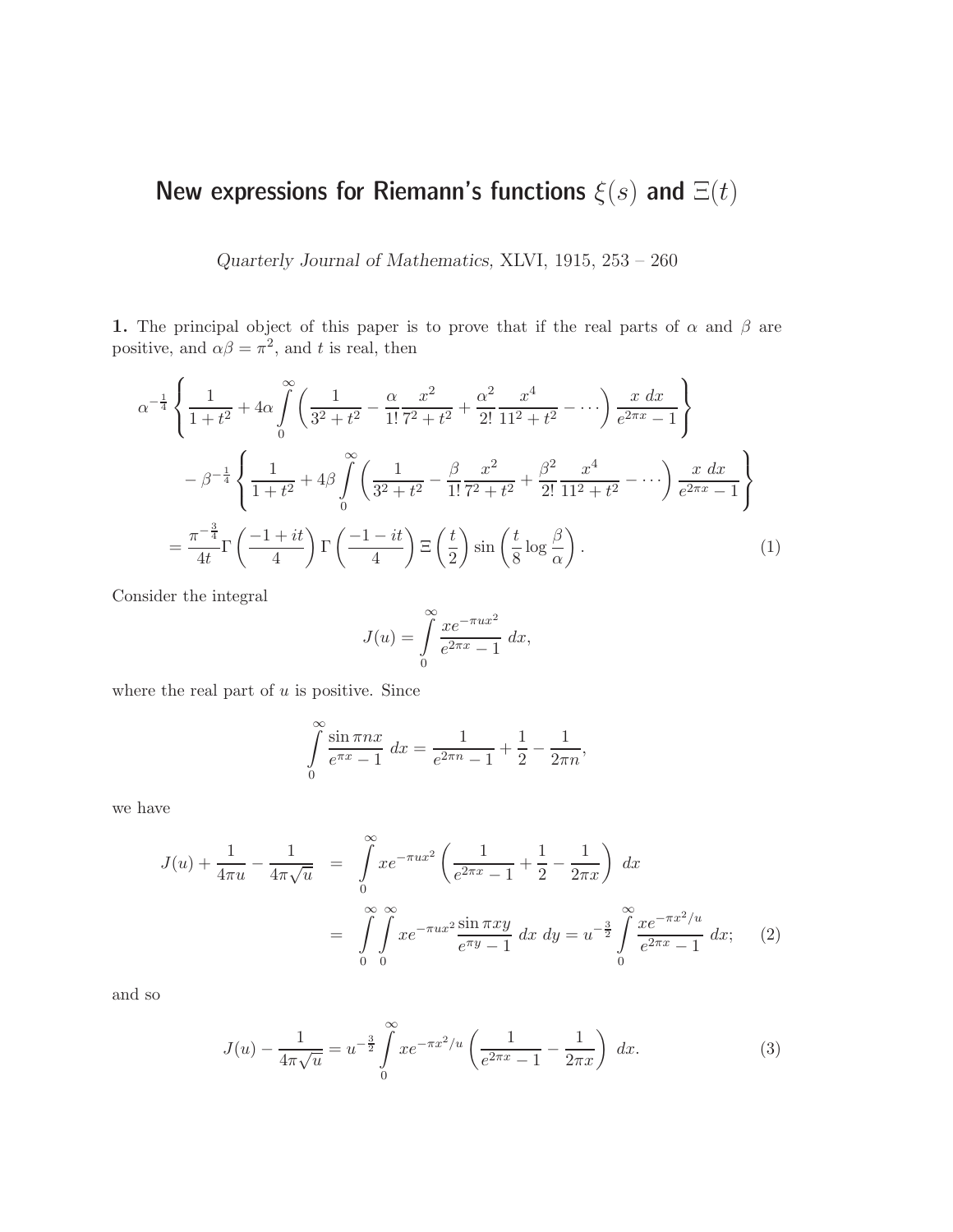Suppose now that  $s = \sigma + it$ , where  $0 < \sigma < 1$ . Then, from (3), we have

$$
\int_{0}^{1} u^{\frac{1}{2}(s-1)} \left\{ J(nu) - \frac{1}{4\pi\sqrt{(nu)}} \right\} du
$$
  
=  $n^{-\frac{3}{2}} \int_{0}^{1} u^{\frac{1}{2}(s-4)} du \int_{0}^{\infty} x e^{-\pi x^{2}/nu} \left( \frac{1}{e^{2\pi x} - 1} - \frac{1}{2\pi x} \right) dx.$  (4)

Changing  $u$  into  $1/v$ , we obtain

$$
n^{-\frac{3}{2}} \int_{1}^{\infty} v^{-\frac{1}{2}s} dv \int_{0}^{\infty} x e^{-\pi v x^{2}/n} \left( \frac{1}{e^{2\pi x} - 1} - \frac{1}{2\pi x} \right) dx
$$
  
=  $n^{-\frac{3}{2}} \left\{ \int_{0}^{\infty} v^{-\frac{1}{2}s} dv \int_{0}^{\infty} x e^{-\pi v x^{2}/n} \left( \frac{1}{e^{2\pi x} - 1} - \frac{1}{2\pi x} \right) dx \right\}$   
 $- \int_{0}^{1} v^{-\frac{1}{2}s} dv \int_{0}^{\infty} x e^{-\pi v x^{2}/n} \left( \frac{1}{e^{2\pi x} - 1} - \frac{1}{2\pi x} \right) dx \right\}.$ 

But

$$
\int_{0}^{1} u^{\frac{1}{2}(s-1)} \left\{ J(nu) - \frac{1}{4\pi\sqrt{(nu)}} \right\} du
$$
\n
$$
= \int_{0}^{1} u^{\frac{1}{2}(s-1)} J(nu) du - \frac{1}{2\pi s\sqrt{n}}
$$
\n
$$
= -\frac{1}{2\pi s\sqrt{n}} + \int_{0}^{1} u^{\frac{1}{2}(s-1)} du \int_{0}^{\infty} \frac{xe^{-\pi nux^{2}}}{e^{2\pi x} - 1} dx
$$
\n
$$
= -\frac{1}{2\pi s\sqrt{n}} + \int_{0}^{\infty} \frac{x dx}{e^{2\pi x} - 1} \int_{0}^{1} u^{\frac{1}{2}(s-1)} e^{-\pi nux^{2}} du
$$
\n
$$
= -\frac{1}{2\pi s\sqrt{n}} + 2 \int_{0}^{\infty} \left\{ \frac{1}{1+s} - \frac{\pi nx^{2}}{1!(3+s)} + \frac{(\pi nx^{2})^{2}}{2!(5+s)} - \cdots \right\} \frac{x dx}{e^{2\pi x} - 1}.
$$
\n(5)

Also

$$
n^{-\frac{3}{2}} \int_{0}^{\infty} v^{-\frac{1}{2}s} dv \int_{0}^{\infty} x e^{-\pi v x^{2}/n} \left(\frac{1}{e^{2\pi x} - 1} - \frac{1}{2\pi x}\right) dx
$$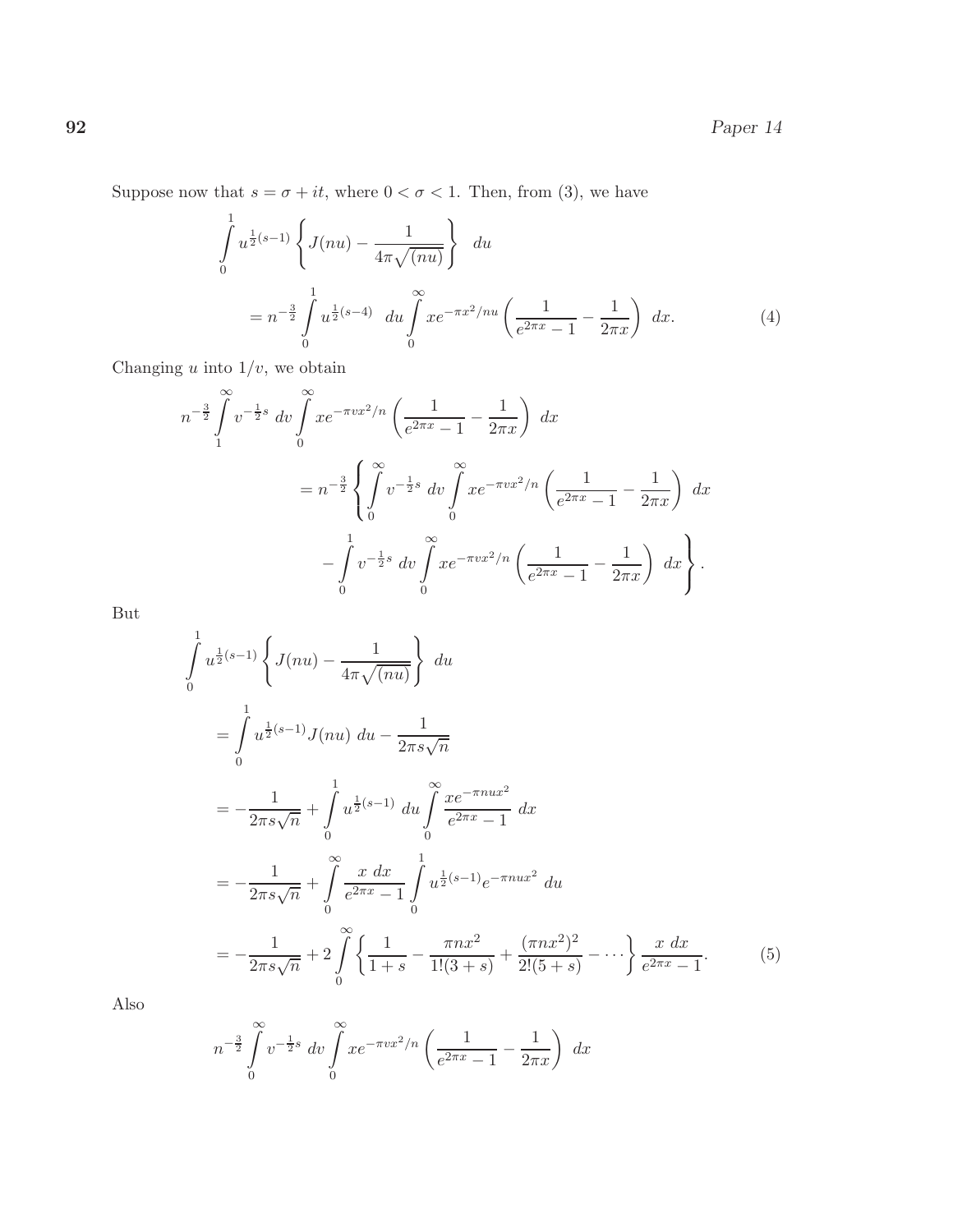$$
= n^{-\frac{3}{2}} \int_{0}^{\infty} x \left( \frac{1}{e^{2\pi x} - 1} - \frac{1}{2\pi x} \right) dx \int_{0}^{\infty} v^{-\frac{1}{2}s} e^{-\pi vx^{2}/n} dv
$$
  

$$
= \pi^{\frac{1}{2}(s-2)} n^{-\frac{1}{2}(s+1)} \Gamma(1 - \frac{1}{2}s) \int_{0}^{\infty} x^{s-1} \left( \frac{1}{e^{2\pi x} - 1} - \frac{1}{2\pi x} \right) dx
$$
  

$$
= -\frac{n^{-\frac{1}{2}(s+1)}}{4\pi \sqrt{\pi}} \Gamma\left(-\frac{s}{2}\right) \Gamma\left(\frac{s-1}{2}\right) \xi(s), \tag{6}
$$

where

$$
\xi(s) = (s-1)\Gamma(1+\frac{1}{2}s)\pi^{-\frac{1}{2}s}\zeta(s).
$$

Finally

$$
n^{-\frac{3}{2}} \int_{0}^{1} v^{-\frac{1}{2}s} dv \int_{0}^{\infty} x e^{-\pi v x^{2}/n} \left( \frac{1}{e^{2\pi x} - 1} - \frac{1}{2\pi x} \right) dx
$$
  
\n
$$
= -\frac{n^{-\frac{3}{2}}}{2\pi} \int_{0}^{1} v^{-\frac{1}{2}s} dv \int_{0}^{\infty} e^{-\pi v x^{2}/n} dx + n^{-\frac{3}{2}} \int_{0}^{1} v^{-\frac{1}{2}s} dv \int_{0}^{\infty} \frac{x e^{-\pi v x^{2}/n}}{e^{2\pi x} - 1} dx
$$
  
\n
$$
= -\frac{1}{4\pi n} \int_{0}^{1} v^{-\frac{1}{2}(1+s)} dv + n^{-\frac{3}{2}} \int_{0}^{\infty} \frac{x dx}{e^{2\pi x} - 1} \int_{0}^{1} v^{-\frac{1}{2}s} e^{-\pi v x^{2}/n} dv
$$
  
\n
$$
= -\frac{1}{2\pi n (1-s)} + 2n^{-\frac{3}{2}} \int_{0}^{\infty} \left\{ \frac{1}{2-s} - \frac{\pi x^{2}/n}{1!(4-s)} + \frac{(\pi x^{2}/n)^{2}}{2!(6-s)} - \cdots \right\} \frac{x dx}{e^{2\pi x} - 1}.
$$
 (7)

All the inversions of the order of integration, effected in the preceding argument, are easily justified, since every integral remains convergent when the subject of integration is replaced by its modulus.

It follows from (4) - (7) that, if the real parts of  $\alpha$  and  $\beta$  are positive, and  $\alpha\beta = \pi^2$ , then

$$
\alpha^{-\frac{1}{4}} \left\{ \frac{1}{1-s} - 4\alpha \int_{0}^{\infty} \left( \frac{1}{1+s} - \frac{\alpha}{1!} \frac{x^2}{3+s} + \frac{\alpha^2}{2!} \frac{x^4}{5+s} - \cdots \right) \frac{x \, dx}{e^{2\pi x} - 1} \right\}
$$

$$
+ \beta^{-\frac{1}{4}} \left\{ \frac{1}{s} - 4\beta \int_{0}^{\infty} \left( \frac{1}{2-s} - \frac{\beta}{1!} \frac{x^2}{4-s} + \frac{\beta^2}{2!} \frac{x^4}{6-s} - \cdots \right) \frac{x \, dx}{e^{2\pi x} - 1} \right\}
$$

$$
= \frac{1}{2} \pi^{-\frac{3}{4}} \left( \frac{\alpha}{\beta} \right)^{\frac{1}{8} - \frac{1}{4}s} \Gamma\left(-\frac{s}{2}\right) \Gamma\left(\frac{s-1}{2}\right) \xi(s).
$$
(8)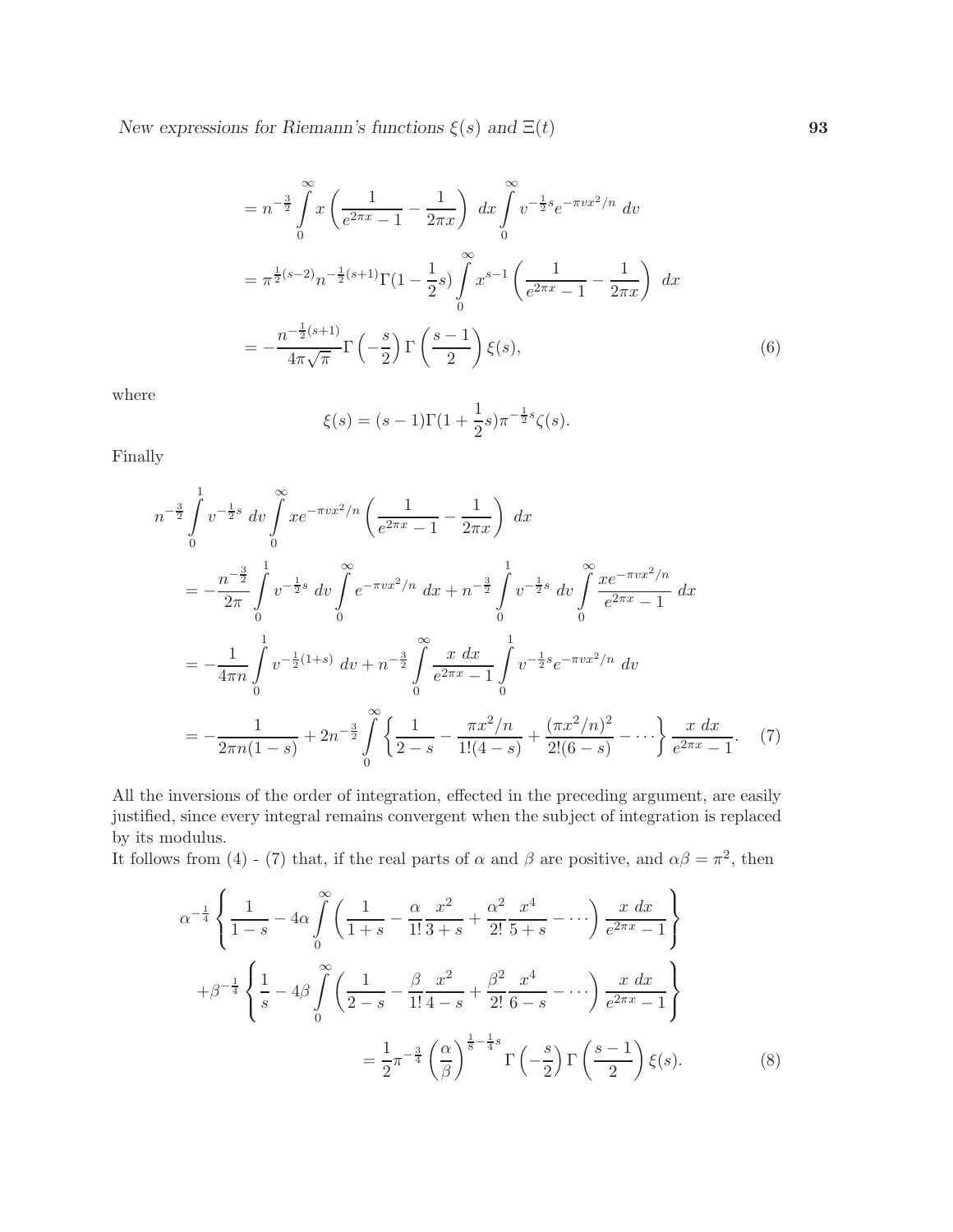Changing s to  $\frac{1}{2}(1+it)$  in (8), and writing as usual

$$
\xi(\frac12+\frac12it)=\Xi(\frac12t),
$$

and equating the real and imaginary parts, we obtain the formula (1), and also the formula

$$
\alpha^{-\frac{1}{4}} \left\{ \frac{1}{1+t^2} - 4\alpha \int_0^\infty \left( \frac{3}{3^2+t^2} - \frac{\alpha}{1!} \frac{7x^2}{7^2+t^2} + \frac{\alpha^2}{2!} \frac{11x^4}{11^2+t^2} - \cdots \right) \frac{x \, dx}{e^{2\pi x} - 1} \right\}
$$
  
+  $\beta^{-\frac{1}{4}} \left\{ \frac{1}{1+t^2} - 4\beta \int_0^\infty \left( \frac{3}{3^2+t^2} - \frac{\beta}{1!} \frac{7x^2}{7^2+t^2} + \frac{\beta^2}{2!} \frac{11x^4}{11^2+t^2} - \cdots \right) \frac{x \, dx}{e^{2\pi x} - 1} \right\}$   
=  $\frac{1}{4} \pi^{-\frac{3}{4}} \Gamma \left( \frac{-1+it}{4} \right) \Gamma \left( \frac{-1-it}{4} \right) \Xi(\frac{1}{2}t) \cos \left( \frac{t}{8} \log \frac{\alpha}{\beta} \right).$  (9)

2. We have proved (8) on the assumption that  $0 < \sigma < 1$ . But it can be shewn that the formula is true for all values of s other than integral values.

Suppose first that  $-1 > \sigma < 0$ . The formula (3) is equivalent to

$$
J(u) = u^{-\frac{3}{2}} \int_{0}^{\infty} x e^{-\pi x^{2}/u} \left( \frac{1}{e^{2\pi x} - 1} - \frac{1}{2\pi x} + \frac{1}{2} \right) dx.
$$
 (10)

Using this formula as we used  $(3)$  in the previous section, we can shew that  $(8)$  is true in the strip  $-1 < \sigma < 0$  also. In the right-hand side of (3), the first term in the expansion of  $1/(e^{2\pi x} - 1)$ , viz.  $1/(2\pi x)$ , is removed, and in that of (10) two terms are removed. By considering the corresponding formulæ in which more and more terms in the expansion of  $1/(e^{2\pi x} - 1)$ , viz.

$$
\frac{1}{2\pi x} - \frac{1}{2} + \frac{\pi x}{6} - \frac{\pi^3 x^3}{90} + \frac{\pi^5 x^5}{945} - \frac{\pi^7 x^7}{9450} + \frac{\pi^9 x^9}{93555} - \cdots,
$$

are removed, we can shew that the formula (8) is true in the strips  $-2 < \sigma < 1, -3 < \sigma < -2$ , and so on. That it is also true in the strips  $1 < \sigma < 2, 2 < \sigma < 3, \ldots$  is easily deduced from the functional equation  $\xi(s) = \xi(1-s)$ .

The formula also holds on the lines which divide the strips, except at the special points  $s = k$ , where k is an integer. This follows at once from the continuity of  $\xi(s)$  and the uniform convergence of the integrals in question.

**3.** As a particular case of (9) we have, when  $\alpha = \beta = \pi$ ,

$$
\frac{1}{1+t^2} - 4\pi \int_0^\infty \left( \frac{3}{3^2+t^2} - \frac{\pi}{1!} \frac{7x^2}{7^2+t^2} + \frac{\pi^2}{2!} \frac{11x^4}{11^2+t^2} - \cdots \right) \frac{x \, dx}{e^{2\pi x} - 1}
$$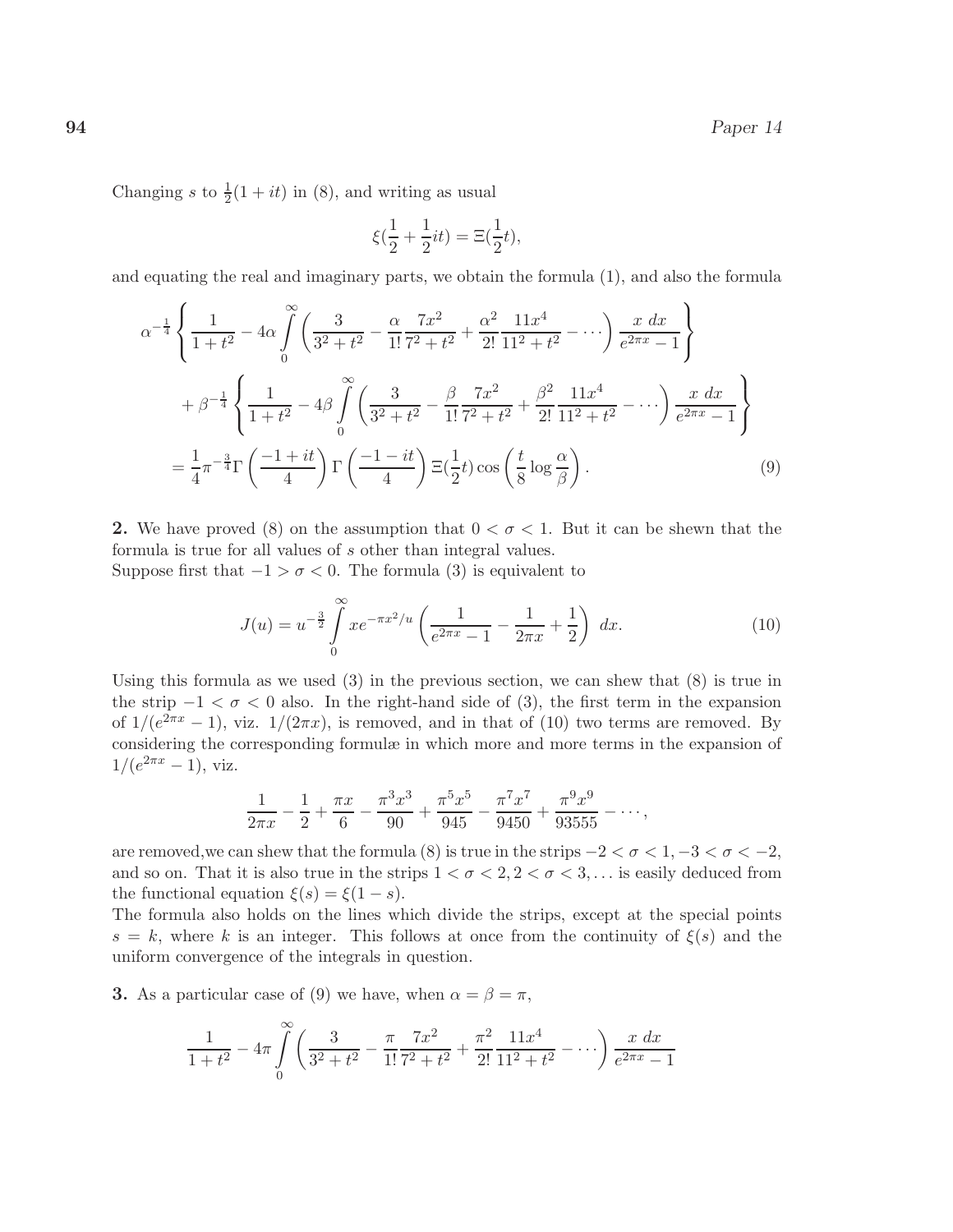$$
=\frac{1}{8\sqrt{\pi}}\Gamma\left(\frac{-1+it}{4}\right)\Gamma\left(\frac{-1-it}{4}\right)\Xi(\frac{1}{2}t). \tag{11}
$$

But the left-hand side of (11) is equal to

$$
\int_{0}^{\infty} \left\{ e^{-z} - 4\pi \int_{0}^{\infty} \left( e^{-3z} - \frac{\pi x^2}{1!} e^{-7z} + \frac{\pi^2 x^4}{2!} e^{-11z} - \cdots \right) \frac{x \, dx}{e^{2\pi x} - 1} \right\} \cos tz \, dz.
$$

Hence,

$$
\int_{0}^{\infty} \left\{ e^{-z} - 4\pi \int_{0}^{\infty} \frac{xe^{-3z - \pi x^2 e^{-4z}}}{e^{2\pi x} - 1} dx \right\} \cos tz \, dz
$$
\n
$$
= \frac{1}{8\sqrt{\pi}} \Gamma\left(\frac{-1 + it}{4}\right) \Gamma\left(\frac{-1 - it}{4}\right) \Xi(\frac{1}{2}t). \tag{12}
$$

It follows from this and Fourier's theorem that

$$
e^{-n} - 4\pi e^{-3n} \int_{0}^{\infty} \frac{xe^{-\pi x^2 e^{-4n}}}{e^{2\pi x} - 1} dx
$$
  
= 
$$
\frac{1}{4\pi \sqrt{\pi}} \int_{0}^{\infty} \Gamma\left(\frac{-1 + it}{4}\right) \Gamma\left(\frac{-1 - it}{4}\right) \Xi(\frac{1}{2}t) \cos nt \ dt.
$$
 (13)

But it is easily seen from (2) that, if  $\alpha$  and  $\beta$  are positive and  $\alpha\beta = \pi^2$ , then

$$
\alpha^{-\frac{1}{4}} \left\{ 1 + 4\alpha \int_{0}^{\infty} \frac{xe^{-\alpha x^{2}}}{e^{2\pi x} - 1} dx \right\} = \beta^{-\frac{1}{4}} \left\{ 1 + 4\beta \int_{0}^{\infty} \frac{xe^{-\beta x^{2}}}{e^{2\pi x} - 1} dx \right\}.
$$
 (14)

From this it follows that the left-hand side of  $(13)$  is an even function of n. and so the formula  $(13)$  is true for all real values of *n*.

**4.** It can easily be shewn that, if  $\alpha\beta = 4\pi^2$  and  $R(s)$ , where  $R(s)$  is the real part of s, is greater than -1, then

$$
\frac{\zeta(1-s)}{4\cos\frac{1}{2}\pi s}\alpha^{\frac{1}{2}(s-1)} + \frac{\zeta(-s)}{8\sin\frac{1}{2}\pi s}\alpha^{\frac{1}{2}(s+1)} \n+ \alpha^{\frac{1}{2}(s+1)} \int_{0}^{\infty} \int_{0}^{\infty} \frac{x^{s} \sin \alpha xy}{(e^{2\pi x} - 1)(e^{2\pi y} - 1)} dx dy \n= \frac{\zeta(1-s)}{4\cos\frac{1}{2}\pi s}\beta^{\frac{1}{2}(s-1)} + \frac{\zeta(-s)}{8\sin\frac{1}{2}\pi s}\beta^{\frac{1}{2}(s+1)}
$$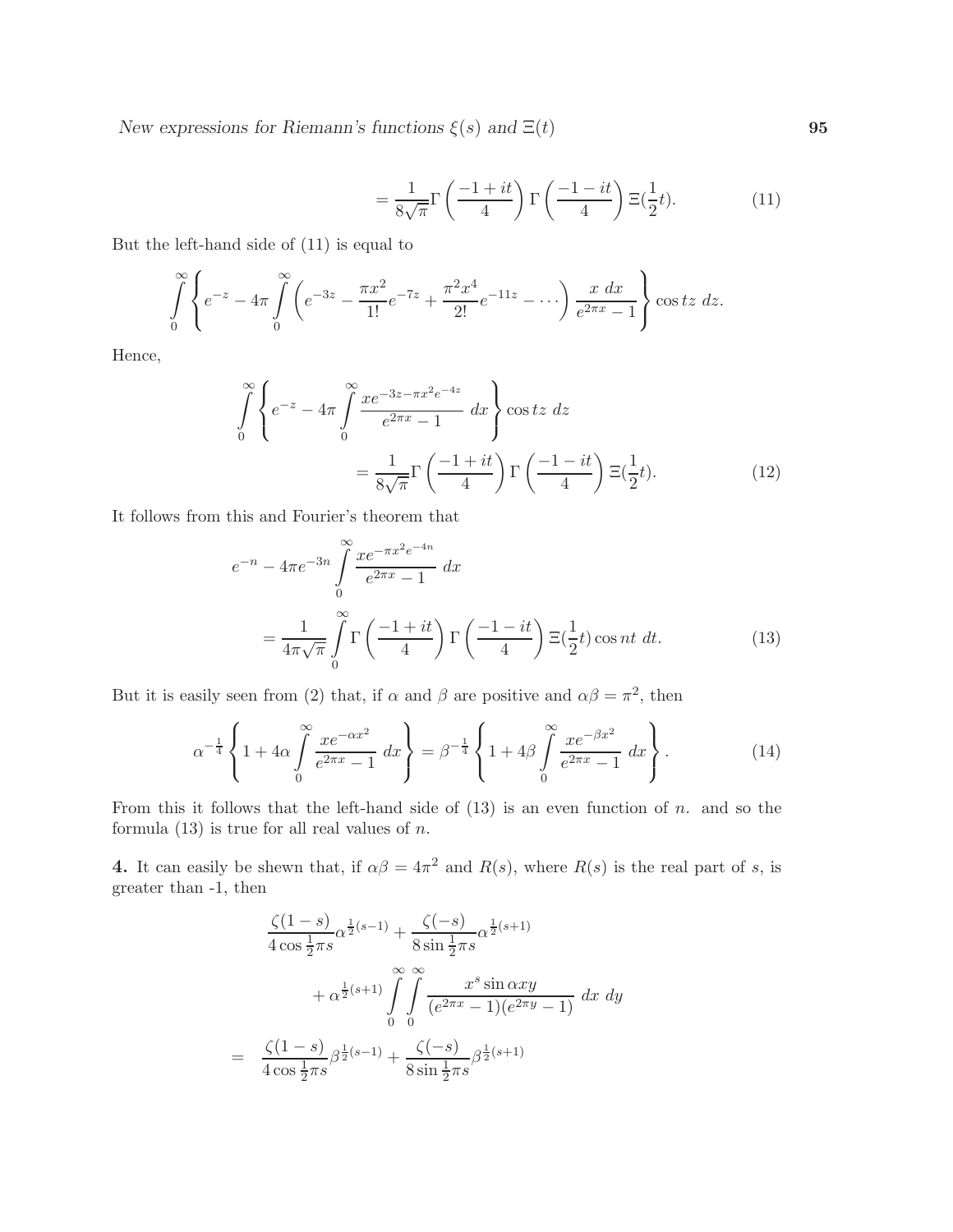$96$  Paper 14

$$
+\beta^{\frac{1}{2}(s+1)}\int_{0}^{\infty}\int_{0}^{\infty}\frac{x^{s}\sin\beta xy}{(e^{2\pi x}-1)(e^{2\pi y}-1)}\,dx\,dy.\tag{15}
$$

From this we can shew, by arguments similar to those of  $\S\S 1$ - 2, that if  $\alpha\beta = 4\pi^2$  and  $R(s) > -1$  then

$$
\frac{\zeta(1-s)}{4\cos\frac{1}{2}\pi s} \frac{\alpha^{\frac{1}{2}(s-1)}}{s-1-t} + \frac{\zeta(-s)}{8\sin\frac{1}{2}\pi s} \frac{\alpha^{\frac{1}{2}(s+1)}}{s+1-t} + \alpha^{\frac{1}{2}(s+1)} \int_{0}^{\infty} \left\{ \frac{\alpha xy}{1!(s+3-t)} - \frac{(\alpha xy)^3}{3!(s+7-t)} \right\}
$$

$$
+ \frac{(\alpha xy)^5}{5!(s+11-t)} - \cdots \left\} \frac{x^s \, dx \, dy}{(e^{2\pi x} - 1)(e^{2\pi y} - 1)} + \frac{\zeta(1-s)}{4\cos\frac{1}{2}\pi s} \frac{\beta^{\frac{1}{2}(s-1)}}{s-1+t} + \frac{\zeta(-s)}{8\sin\frac{1}{2}\pi s} \frac{\beta^{\frac{1}{2}(s+1)}}{(s+1+t)}
$$

$$
+ \beta^{\frac{1}{2}(s+1)} \int_{0}^{\infty} \left\{ \frac{\beta xy}{1!(s+3+t)} - \frac{(\beta xy)^3}{3!(s+7+t)} + \frac{(\beta xy)^5}{5!(s+11+t)} - \cdots \right\} \frac{x^s \, dx \, dy}{(e^{2\pi x} - 1)(e^{2\pi y} - 1)}
$$

$$
= \left(\frac{\alpha}{\beta}\right)^{\frac{1}{4}t} \frac{2^{\frac{1}{2}(s-3)} \Gamma\left\{\frac{1}{4}(s-1+t)\right\} \Gamma\left\{\frac{1}{4}(s-1-t)\right\}}{\pi} \times \xi \left(\frac{1+s+t}{2}\right) \xi \left(\frac{1+s-t}{2}\right) .
$$
(16)

From this we deduce that, if  $\alpha\beta = 4\pi^2$  and  $R(s) > -1$ , then

$$
\frac{\zeta(1-s)}{4\cos\frac{1}{2}\pi s} \frac{s-1}{(s-1)^2 + t^2} \{ \alpha^{\frac{1}{2}(s-1)} + \beta^{\frac{1}{2}(s-1)} \} + \frac{\zeta(-s)}{8\sin\frac{1}{2}\pi s} \frac{s+1}{(s+1)^2 + t^2} \{ \alpha^{\frac{1}{2}(s+1)} + \beta^{\frac{1}{2}(s+1)} \}
$$
\n
$$
+ \alpha^{\frac{1}{2}(s+1)} \int_{0}^{\infty} \int_{0}^{\infty} \left\{ \frac{\alpha xy}{1!} \frac{s+3}{(s+3)^2 + t^2} - \frac{(\alpha xy)^3}{3!} \frac{s+7}{(s+7)^2 + t^2} + \cdots \right\} \frac{x^s}{(e^{2\pi x} - 1)(e^{2\pi y} - 1)}
$$
\n
$$
+ \beta^{\frac{1}{2}(s+1)} \int_{0}^{\infty} \int_{0}^{\infty} \left\{ \frac{\beta xy}{1!} \frac{s+3}{(s+3)^2 + t^2} - \frac{(\beta xy)^3}{3!} \frac{s+7}{(s+7)^2 + t^2} + \cdots \right\} \frac{x^s}{(e^{2\pi x} - 1)(e^{2\pi y} - 1)}
$$
\n
$$
= \frac{2^{\frac{1}{2}(s-3)}}{\pi} \frac{\Gamma\{\frac{1}{4}(s-1+it)\}\Gamma\{\frac{1}{4}(s-1-it)\}}{(s+1)^2 + t^2}
$$
\n
$$
\times \Xi \left(\frac{t+is}{2}\right) \Xi \left(\frac{t-is}{2}\right) \cos\left(\frac{1}{4}t \log \frac{\alpha}{\beta}\right); \tag{17}
$$

and

$$
\frac{\zeta(1-s)}{4\cos\frac{1}{2}\pi s} \frac{1}{(s-1)^2 + t^2} \left\{ \alpha^{\frac{1}{2}(s-1)} - \beta^{\frac{1}{2}(s-1)} \right\} + \frac{\zeta(-s)}{8\sin\frac{1}{2}\pi s} \frac{1}{(s+1)^2 + t^2} \left\{ \alpha^{\frac{1}{2}(s+1)} - \beta^{\frac{1}{2}(s+1)} \right\}
$$

$$
+ \alpha^{\frac{1}{2}(s+1)} \int_{0}^{\infty} \int_{0}^{\infty} \left\{ \frac{\alpha xy}{1!} \frac{1}{(s+3)^2 + t^2} - \frac{(\alpha xy)^3}{3!} \frac{1}{(s+7)^2 + t^2} + \cdots \right\} \frac{x^s}{(e^{2\pi x} - 1)(e^{2\pi y} - 1)}
$$